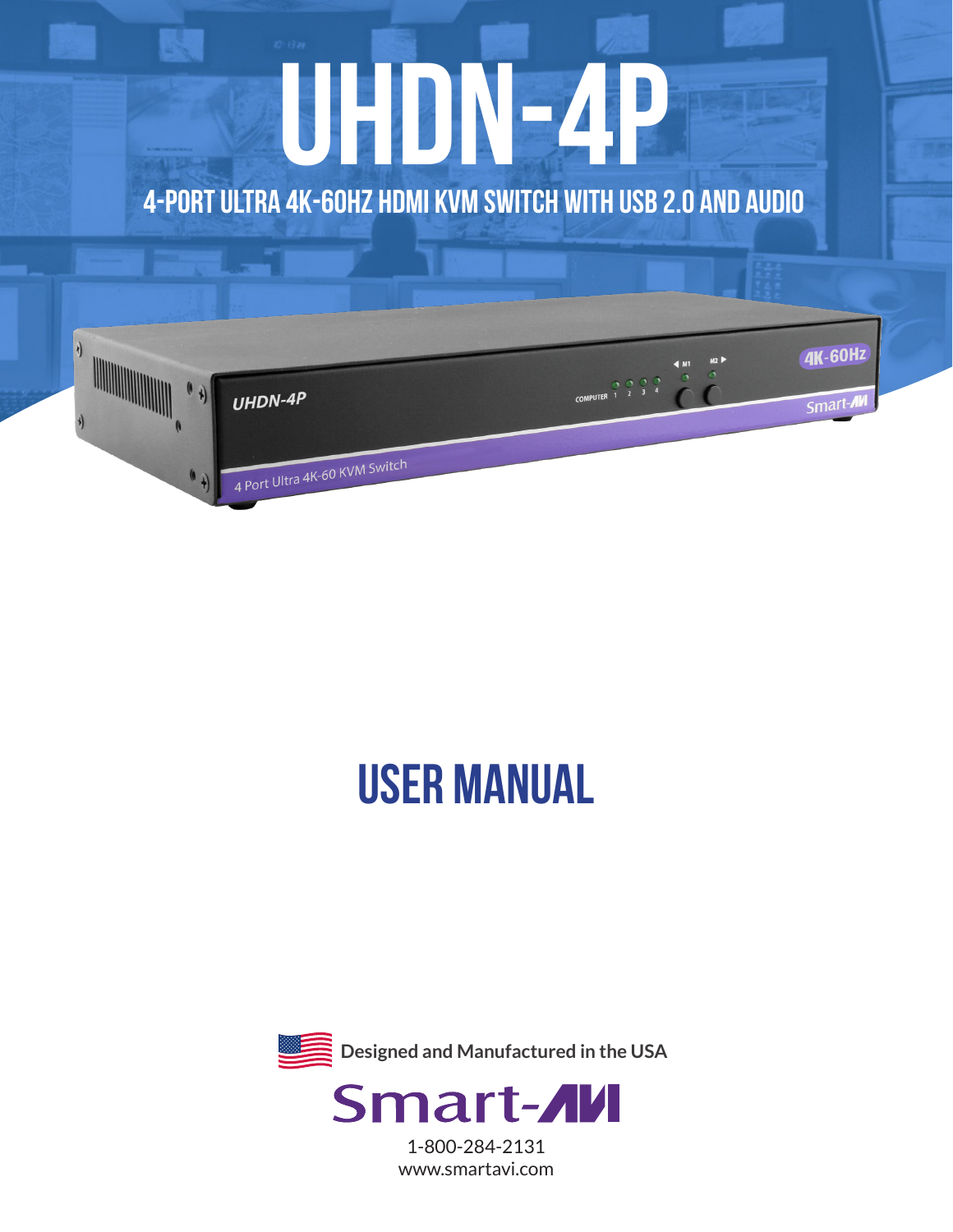### **OVERVIEW**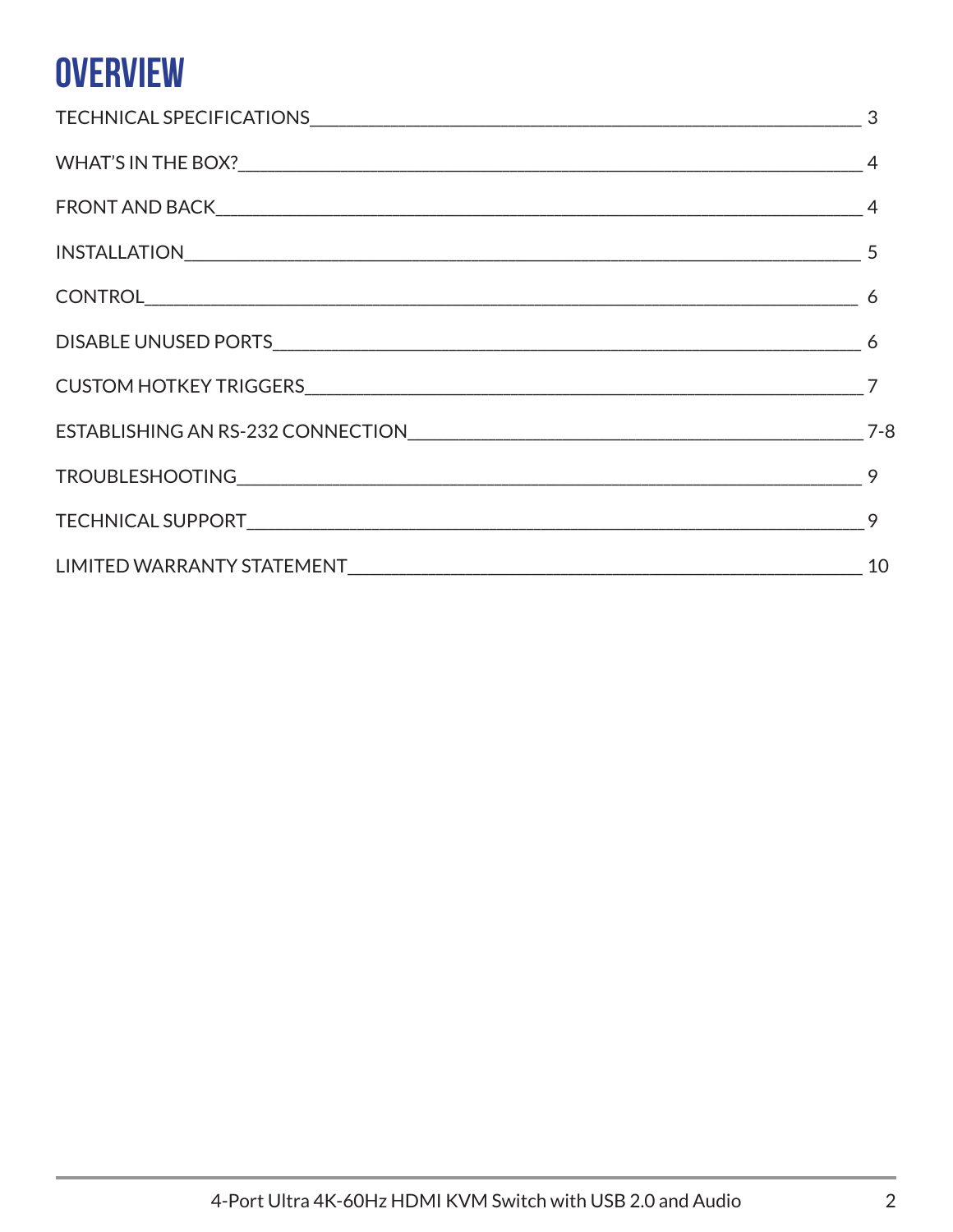### **Technical Specifications**

| <b>VIDEO</b>                     |                                                                        |  |  |  |
|----------------------------------|------------------------------------------------------------------------|--|--|--|
| Link Rate                        | 5.4 Gbps/lane                                                          |  |  |  |
| Input Interface                  | (4) HDMI (female) Version 2.0                                          |  |  |  |
| Output Interface                 | (1) HDMI (female) Version 2.0                                          |  |  |  |
| Resolution                       | 480i to 4Kx2K @ 60Hz (YUV420)                                          |  |  |  |
| Input Equalization               | Automatic                                                              |  |  |  |
| <b>Video Bandwidth</b>           | 300 MHz, 10.2 Gbps                                                     |  |  |  |
| <b>HDCP Compliant</b>            | Yes                                                                    |  |  |  |
| Input/Output Max Cable<br>Length | 20 ft (depending on cable quality)                                     |  |  |  |
| <b>AUDIO</b>                     |                                                                        |  |  |  |
| Input Interface                  | (4) 3.5 mm Stereo Audio                                                |  |  |  |
| Output Interface                 | (1) 3.5 mm Stereo Audio                                                |  |  |  |
| Impedance                        | 600 Ohm                                                                |  |  |  |
| <b>Frequency Response</b>        | 20 Hz to 20 kHz                                                        |  |  |  |
| <b>Nominal Level</b>             | $0 - 1.0 V$                                                            |  |  |  |
| Common Mode                      | Rejection at 60 dB                                                     |  |  |  |
|                                  |                                                                        |  |  |  |
| <b>USB</b>                       |                                                                        |  |  |  |
| Signal Type                      | USB 2.0, 1.1, and 1.0 w/ internal hub                                  |  |  |  |
| Input Interface                  | (4) USB Type B (female)                                                |  |  |  |
| Output Interface                 | (2) USB Type A (female) for K/M emulation; (2) for USB 2.0 Transparent |  |  |  |
| <b>CONTROL</b>                   |                                                                        |  |  |  |
| <b>Front Panel</b>               | Buttons (SELECT audio/video source)                                    |  |  |  |
| <b>RS-232</b>                    | DB9 Female - 115200 N,8,1, No flow control                             |  |  |  |
| Hot Keys                         | Via Keyboard                                                           |  |  |  |
| <b>OTHER</b>                     |                                                                        |  |  |  |
| Power Adapter                    | External 100-240 VAC/ 5VDC4A                                           |  |  |  |
| <b>Dimensions</b>                | 2" H x 5.75" D x 12.75" W                                              |  |  |  |
| Weight                           | 3.55 lbs                                                               |  |  |  |
| <b>Operating Temperature</b>     | 32-131°F (0-55 °C)                                                     |  |  |  |
| <b>Storage Temperature</b>       | -4-185 °F (-20-85 °C)                                                  |  |  |  |
| Humidity                         | Up to 95% (No Condensation)                                            |  |  |  |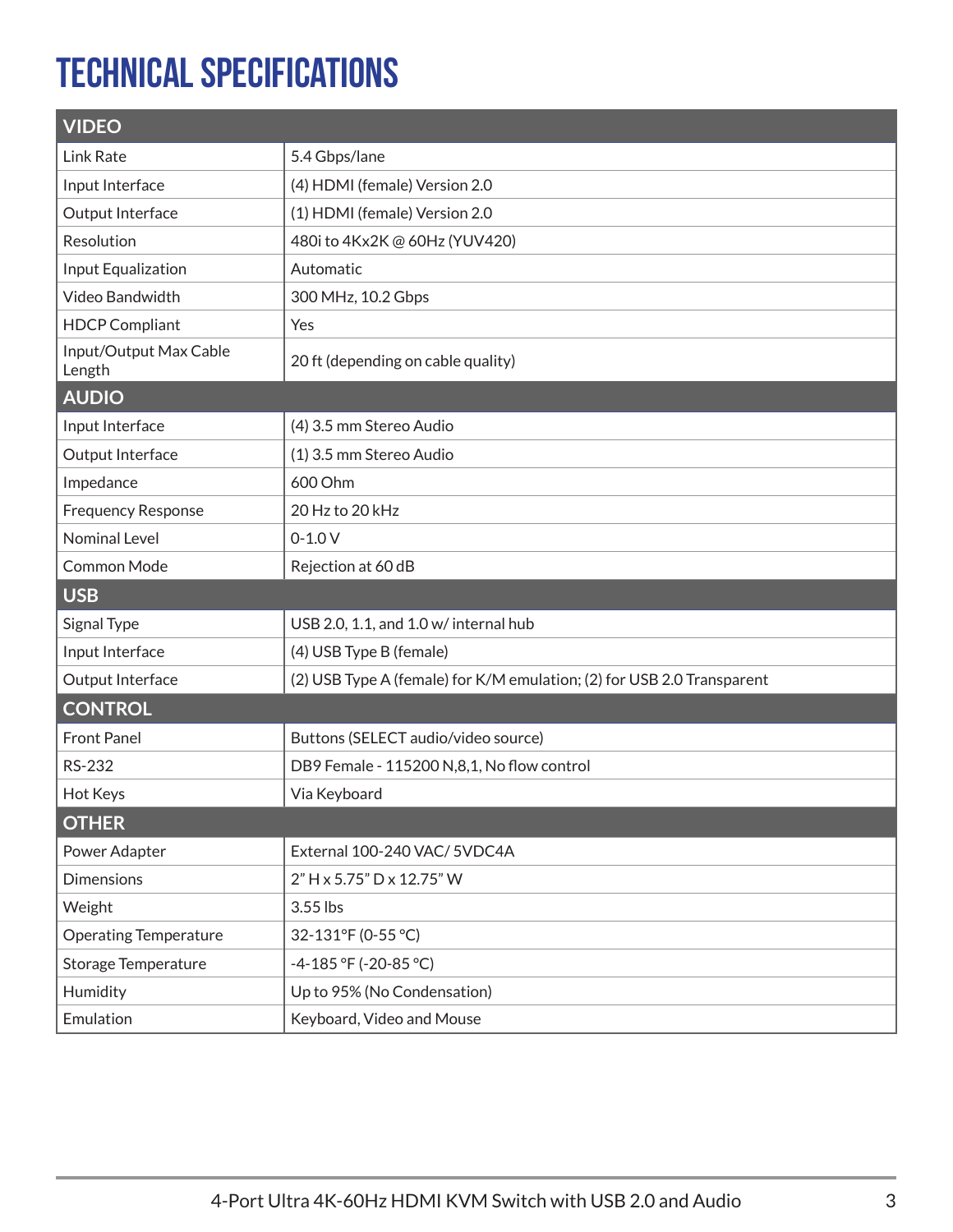### **What's in the box?**

| <b>PART NO.</b> | <b>Q-TY   DESCRIPTION</b>            |
|-----------------|--------------------------------------|
| UHDN-4P-S       | 4-Port Ultra 4K-60Hz HDMI KVM Switch |
| PS5VDC2A        | Power Adapter                        |
|                 | User Manual                          |

### **UHDN-4P FRONT**

| UHDN-4P                       | $M2 \triangleright$<br>$\blacktriangleleft$ M1<br>$\begin{array}{ccccccccccccccccc} \bullet & \bullet & \bullet & \bullet & \bullet & \bullet \end{array}$<br>$\bullet$<br>$\bullet$<br>COMPUTER 1 2 3 4 | ART.<br><b>ДК – 1</b> |
|-------------------------------|----------------------------------------------------------------------------------------------------------------------------------------------------------------------------------------------------------|-----------------------|
| 4 Port Ultra 4K-60 KVM Switch |                                                                                                                                                                                                          | Smart-AVI             |

### **UHDN-4P BACK**

|              |                                                                         | <b>OUTPUT</b>                           | IN <sub>1</sub>                    | IN <sub>2</sub>         | IN <sub>3</sub>                           | <b>IN4</b>                                   | UHDN-4P                |
|--------------|-------------------------------------------------------------------------|-----------------------------------------|------------------------------------|-------------------------|-------------------------------------------|----------------------------------------------|------------------------|
|              | $\bullet$                                                               | <b><i>SECONDEMAND</i></b>               |                                    |                         |                                           |                                              |                        |
| <b>RS232</b> | $\left( \begin{matrix} 0 \\ 1 \end{matrix} \right)$<br>USB <sub>1</sub> | $\langle 0 \rangle$<br>USB <sub>2</sub> | $\langle$ (1))<br>USB <sub>3</sub> | ((1<br>USB <sub>4</sub> | $USB 2.0$ $42$                            |                                              |                        |
|              | ၜၜႄၜ                                                                    |                                         | --                                 | $\sqrt{1.5}$            |                                           | <b>FOR A</b>                                 | WWW.SMARTAVI.COM       |
|              | 5V<br>$\cdots$                                                          | IN                                      | IN                                 | IN                      | $\sim$ $\sim$ $\sim$ $\sim$ $\sim$<br>OUT | $\bigoplus$<br><b>Commercial Association</b> | <b>MADE IN THE USA</b> |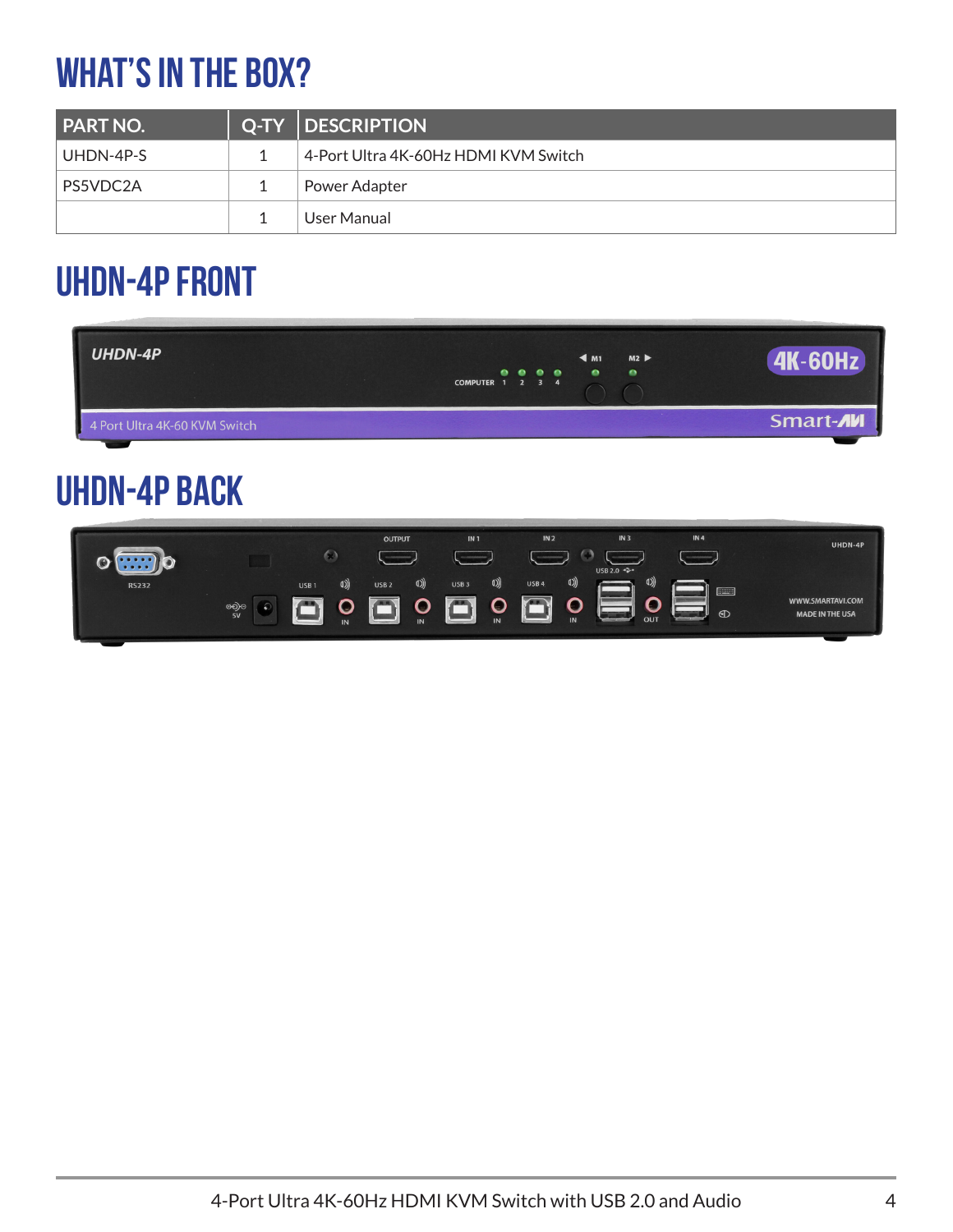### **INSTALLATION**

- 1. Ensure that power is disconnected from the UHDN-4P.
- 2. Connect the HDMI cables and USB cables (male-A to male-B) from the computers to the respectiveports on the UHDN-4P.
- 3. Optionally connect audio cables from the computers to the respective ports on the UHDN-4P.
- 4. Optionally connect RS-232 for control functions.
- 5. Connect the USB keyboard and mouse to the two USB ports with keyboard and mouse symbols.
- 6. Optionally connect speakers to the UHDN-4P.
- 7. Optionally connect up to 2 USB peripheral devices such as printers or flash drives.
- 8. Connect the display monitor to the OUTPUT connector on the UHDN-4P.
- 9. Power on the UHDN-4P.

**Note:** The 2 USB ports on the right are dedicated for keyboard and mouse with full emulation. The 2 on the left are for other USB peripherals (flash drives, printers, etc.)

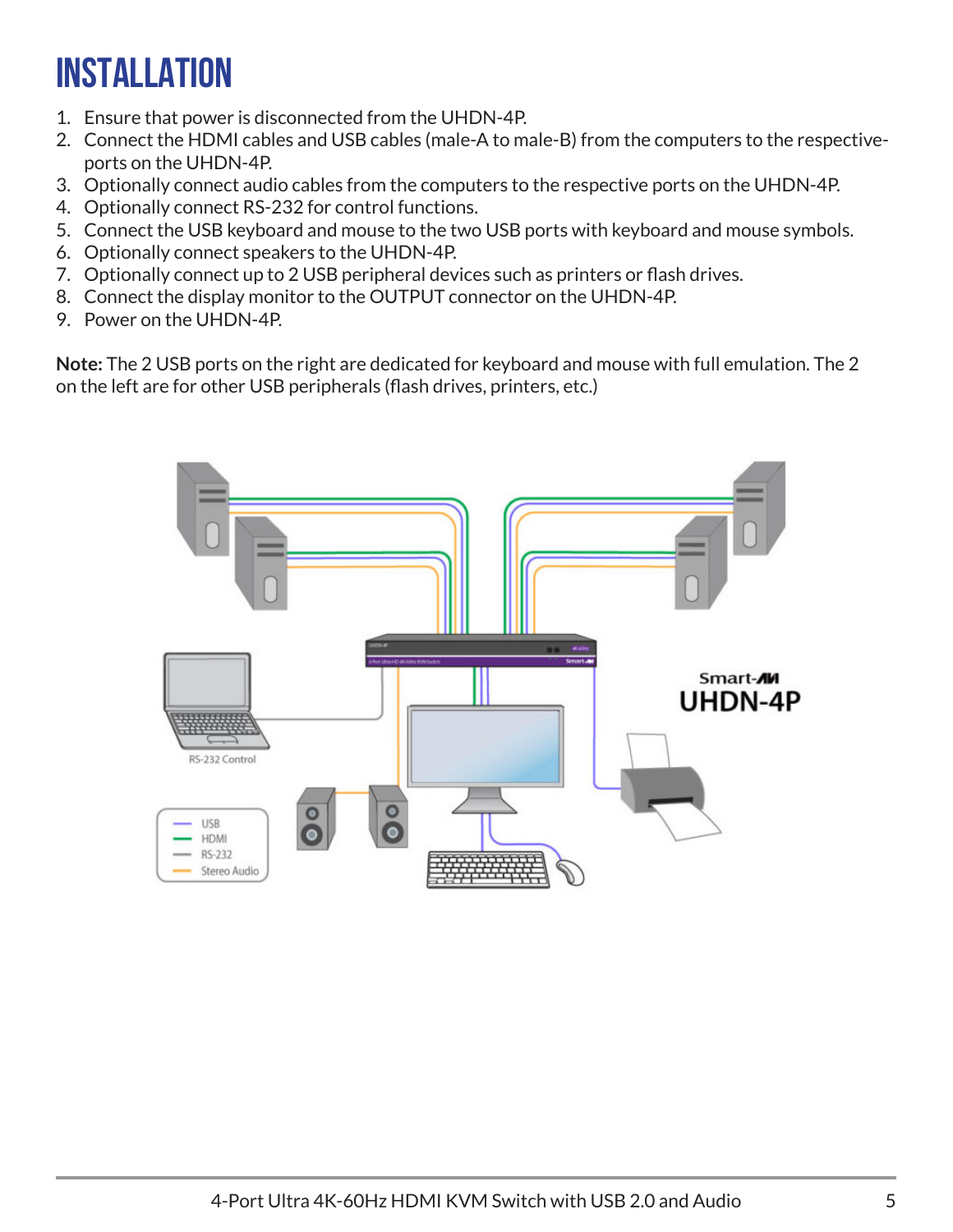### **control**

#### **FRONT PANEL CONTROL**

To switch ports using the front panel, press the M1 or M2 button to navigate from computer to computer. The numbered LED lights will indicate which computer is selected.



#### **HOTKEY COMMANDS**

A Hotkey command is a keyboard sequence used to trigger an action on the UHDN-4P through the use of the keyboard connected on the USB port of the UHDN-4P. To activate the hotkey sequence, press the CTRL key twice and then enter the desired hotkey commands. Hotkey commands are listed below.

#### **RS-232 CONTROL**

RS-232 control allows for remote control of the UHDN-4P. See the section on establishing an RS-232 connection in this manual. Set the connection to 115200 N,8,1, No flow control. RS-232 commands are listed below.

| <b>COMMANDS</b>                                    | <b>HOTKEYS</b>                                                                         | <b>RS-232 CONTROL</b>       |
|----------------------------------------------------|----------------------------------------------------------------------------------------|-----------------------------|
| Switch all USB devices, audio and<br>video         | [CTRL] [CTRL] [port #] [ENTER]<br>$*$ Please note there is no " $m$ " for this command | $//m$ [port #] [ENTER]      |
| Switch Audio Only                                  | $[CTRL]$ $[CTRL]$ <b>a</b> $[port #]$ $[ENTER]$                                        | $//a [port \#]]$<br>[ENTER] |
| Switch KVM Only                                    | $[CTRL]$ $[CTRL]$ <b>c</b> $[port #]$ $[ENTER]$                                        | [ENTER]<br>// $c$ [port #]  |
| Switch USB 2.0 Only                                | $[CTRL]$ $[CTRL]$ <b>u</b> $[port #]$ $[ENTER]$                                        | $//u$ [port #] [ENTER]      |
| Learn EDID                                         | $[CTRL]$ $[CTRL]$ $\boldsymbol{e}$ $[ENTER]$                                           | $//e$ [ENTER]               |
| <b>Trigger Hotplug</b>                             | [CTRL] [CTRL] <b>h</b> [ENTER]                                                         | $//h$ [ENTER]               |
| <b>Reset Software</b>                              | $[CTRL]$ $[CTRL]$ $\mathbf{r}$                                                         | [ENTER]<br>//r              |
| <b>Factory Defaults</b>                            | $[CTRL]$ $[CTRL]$ $f$                                                                  | [ENTER]<br>//f              |
| Same as front panel $\blacktriangleleft$ M1 button | [CTRL]<br>$[CFRL]$ 1                                                                   | N/A                         |
| Same as front panel $M2 \triangleright$ button     | $[CTRL]$ $[CTRL]$ $\downarrow$                                                         | N/A                         |
| <b>Get Port Status</b>                             | N/A                                                                                    | $//$ ?? [ENTER]             |

### **Disable Unused Ports**

The following commands can be used to disable ports 4 and 3 to better suit 2 and 3 port configurations.

| <b>COMMANDS</b>      | <b>HOTKEYS</b>                              | <b>RS-232 CONTROL</b> |
|----------------------|---------------------------------------------|-----------------------|
| l Disable Port 4     | $[CFRL]$ $[CFRL]$ $d$ $4$ $[ENTER]$         | $//d 4$ [ENTER]       |
| Disable Port 3 and 4 | $\vert$ [CTRL] <b>d 3</b> [ENTER]<br>[CTRL] | $//d$ 3 [ENTER]       |

**NOTE:** Factory reset to enable port 3 - 4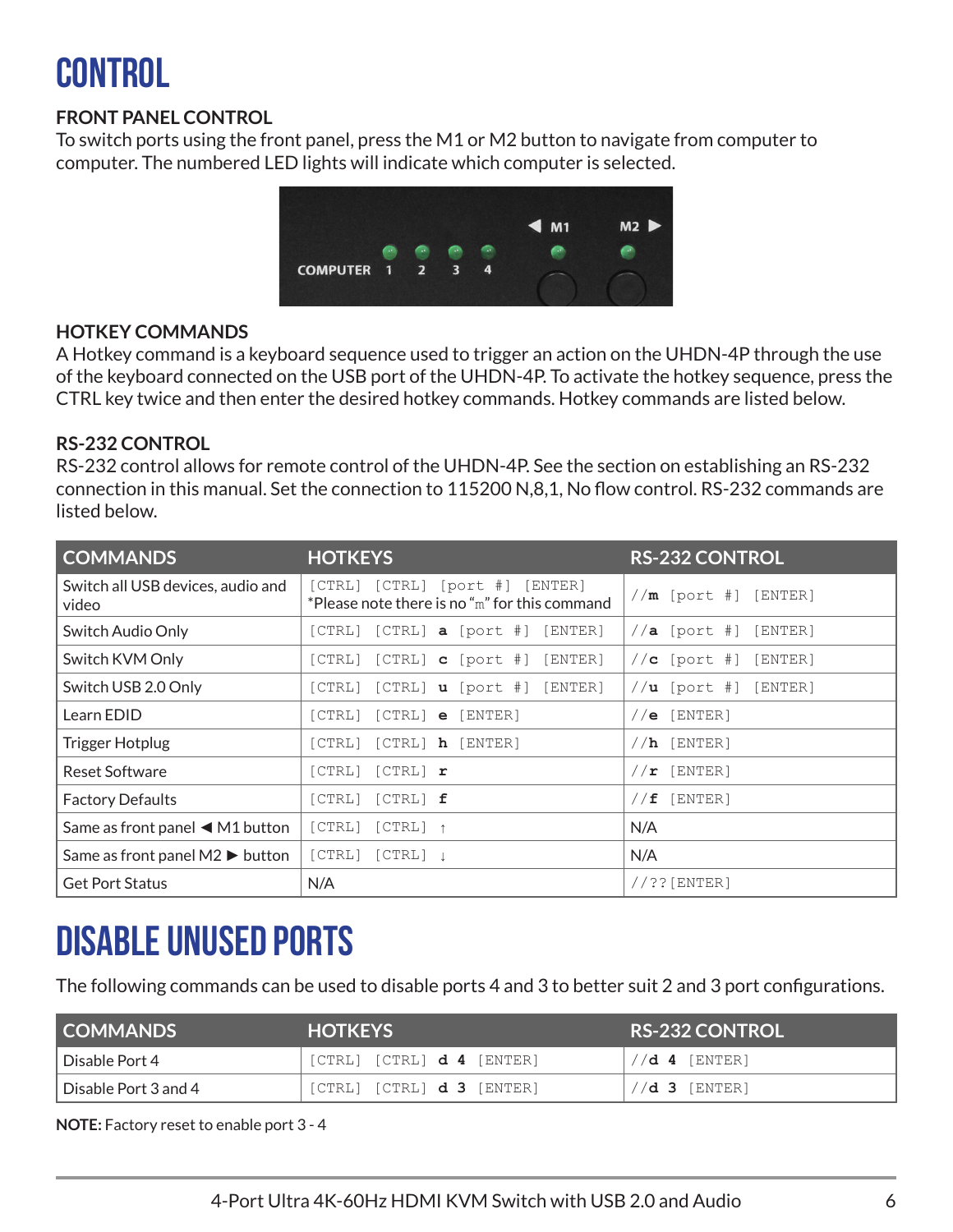### **Custom HotKey Triggers**

Users are able to customize the keys that trigger Hotkeys. The default trigger for hot key function on the keyboard is Ctrl +Ctrl. The trigger function can be used to change to the following keys:

CTRL (Left / Right), ALT, SHIFT(Left / Right), Caps Lock, Scroll Lock,  $F1-F12$ 

#### **To view hotkey trigger setting**

Use the RS-232 command: //**??**<CR> to view the current HotKey Trigger To reset the Hotkey Trigger use the "Factory Defaults" command.

#### **To change the hotkey trigger setting**

 $HK + HK + X + desired$  hotkey

Example: If users current Hotkey trigger is Shift and want to change to Scroll Lock, user would type Shift + Shift + X + Scroll lock

### **ESTABLISHING AN RS-232 CONNECTION**

#### **Before you start**

Controlling a Smart-AVI device via RS-232 requires an RS-232 card installed on your computer or a USB to RS-232 adapter. Below are instructions on how to create an RS-232 connection between a PC and the Smart-AVI device.

Use terminal client software such as the PuTTY to connect to the Smart-AVI device. Make sure to use communication settings 115200 bps, N, 8, 1, No flow control.

Check the device and your PC to determine if you need a male to male or a male to female cable and how long it needs to be. The Smart-AVI device requires a straight through cable. You can use a Null Modem Adapter to convert a crossed cable to a straight through cable. Examples of crossed and straight through cable pin-outs are shown below. The standard maximum length for a RS-232 cable is 50 feet. Call our Smart-AVI Support Engineer if you require more information.



Figure 7-1 Examples of 9 pin RS-232 Straight Through and Crossed Cables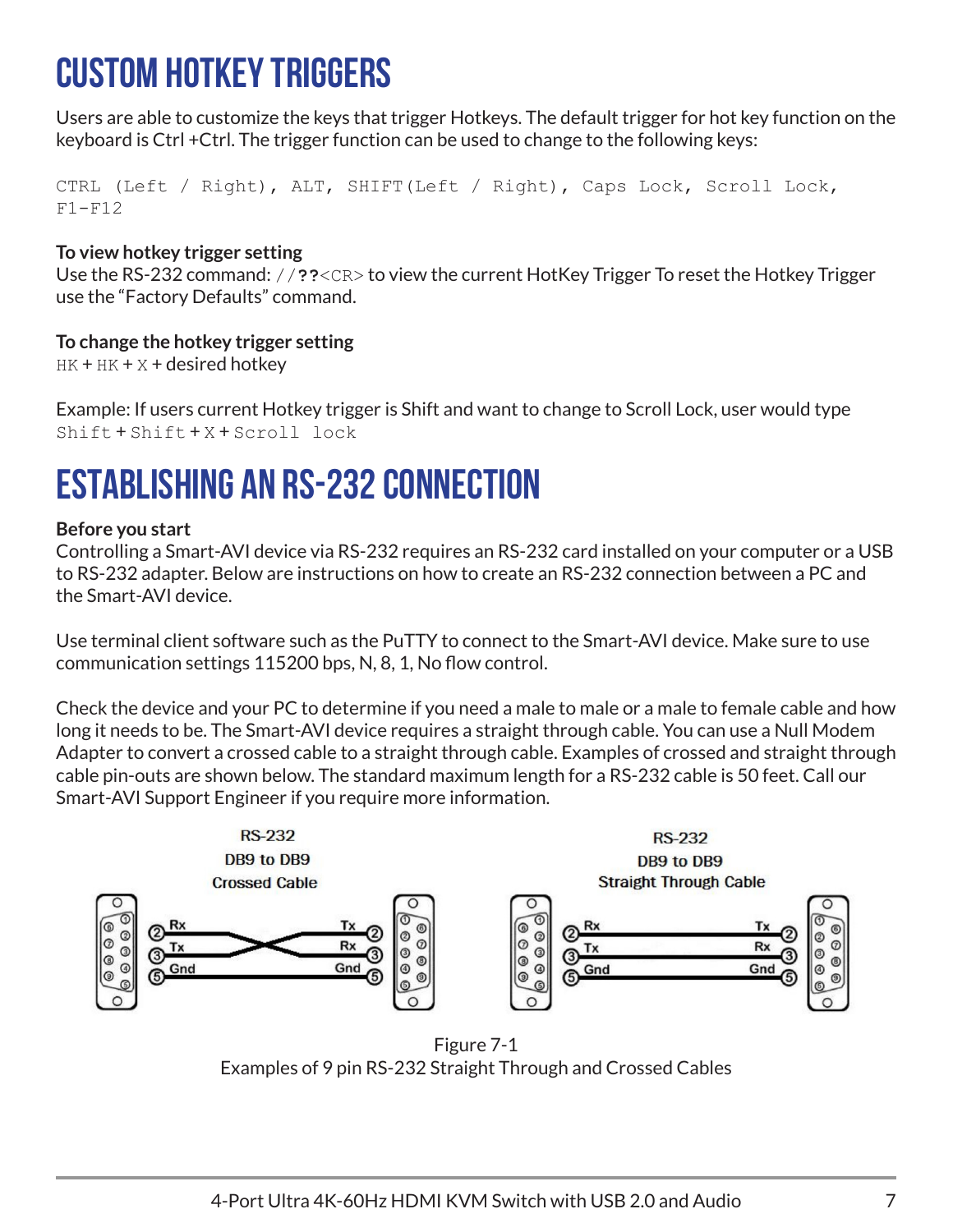### **ESTABLISHING AN RS-232 CONNECTION (continue)**

#### **Establish a connection to the Smart-AVI device**

- 1. Connect an RS-232 cable to the RS-232 connector on the PC.
- 2. Connect the other end of the cable to the RS-232 port of the Smart-AVI device.
- 3. Use Windows Control Panel / Device Manager to identify the Com port number. See instructions and Figure 7-2 below.
- 4. Power on the device.

If you are using a USB to COM port adapter on a Windows PC and need to identify the COM port used, do the following:

- 1. Click on the start button.
- 2. Click on Control Panel.
- 3. Click on Device Manager.
- 4. Click on the arrow next to Ports (COM & LPT).

You should see the name of your adapter and the COM port number in use.



Figure 7-2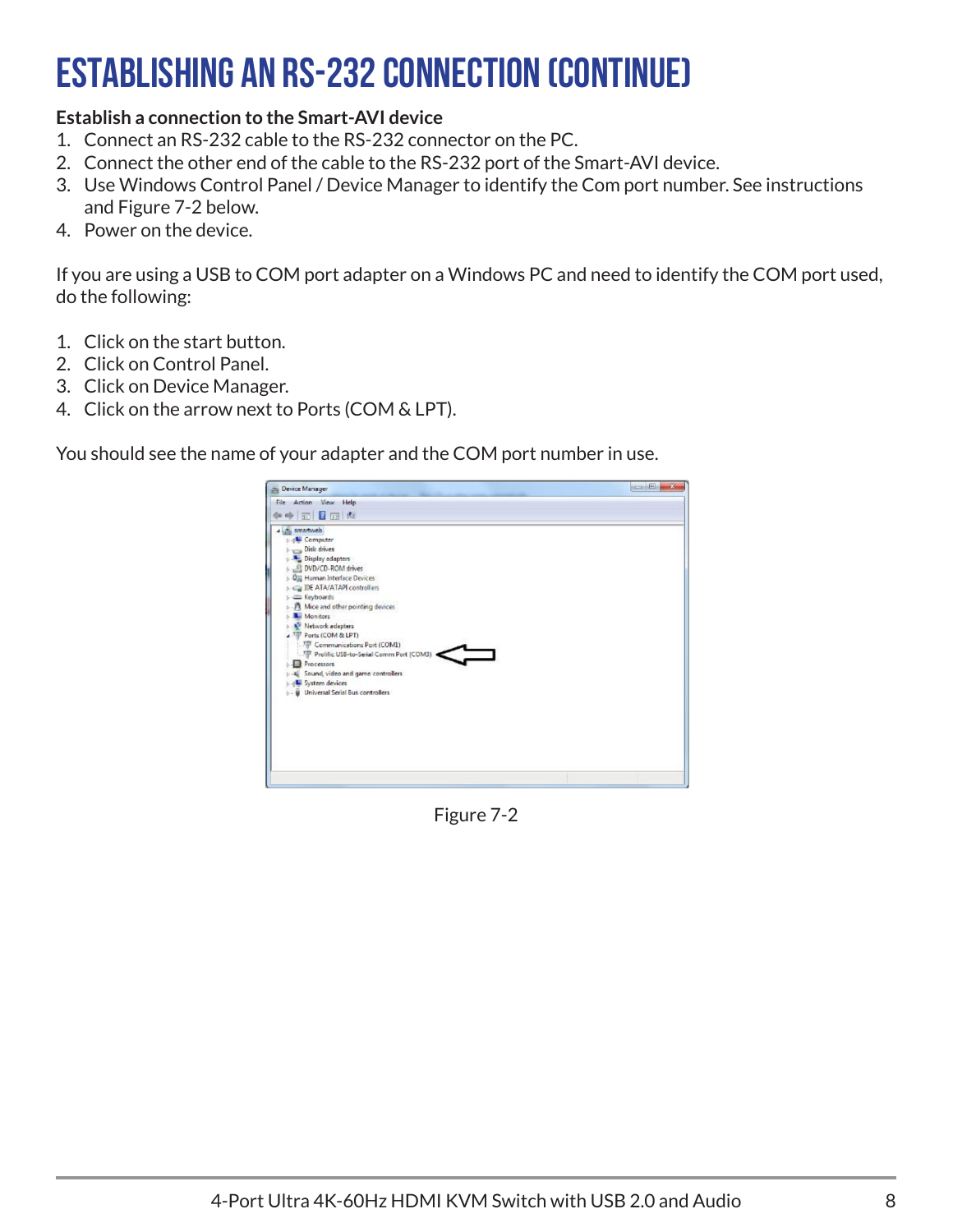### **Troubleshooting**

#### **No Power**

- Make sure that the power adapter is securely connected to the power connector of the unit.
- Check the output voltage of the power supply and make sure that the voltage value is around 12VDC.
- Replace the power supply.

#### **No Video**

- Check if all the video cables are connected properly.
- Connect the computer directly to the monitor to verify that your monitor and computer are functioning properly.
- Restart the computers.

#### **Keyboard is not working**

- Check if the keyboard is properly connected to the unit.
- Check if the USB cables connecting the unit and the computers are properly connected.
- Try connecting the USB on the computer to a different port.
- Make sure that the keyboard works when directly connected to the computer.
- Replace the keyboard.

#### **Mouse is not working**

- Check if the mouse is properly connected to the unit.
- Try connecting the USB on the computer to a different port.
- Make sure that the mouse works when directly connected to the computer.
- Replace the mouse.

#### **No Audio**

- Check if all the audio cables are connected properly.
- Connect the speakers directly to the computer to verify that the speakers and the computer audio are functioning properly.
- Check the audio settings of the computer and verify that the audio output is through the speakers.

### **Technical support**

For product inquiries, warranty questions, or technical questions, please contact info@smartavi.com.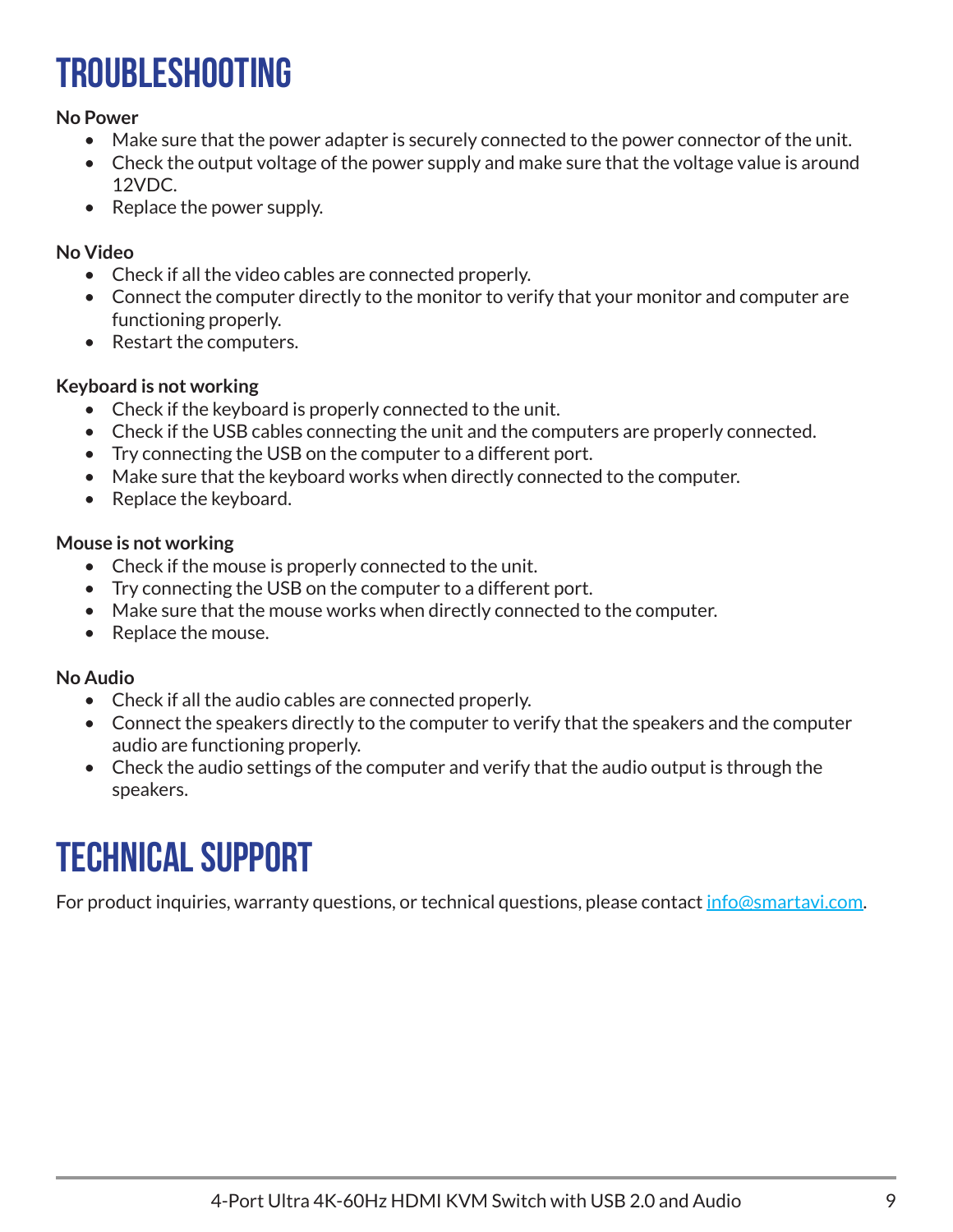### **Limited warranty statement**

#### **A. Extent of limited warranty**

SmartAVI, Inc. warrants to the end-user customers that the SmartAVI product specified above will be free from defects in materials and workmanship for the duration of 1 year, which duration begins on the date of purchase by the customer. Customer is responsible for maintaining proof of date of purchase.

SmartAVI limited warranty covers only those defects which arise as a result of normal use of the product, and do not apply to any:

- a. Improper or inadequate maintenance or modifications
- b. Operations outside product specifications
- c. Mechanical abuse and exposure to severe conditions

If SmartAVI receives, during applicable warranty period, a notice of defect, SmartAVI will at its discretion replace or repair defective product. If SmartAVI is unable to replace or repair defective product covered by the SmartAVI warranty within reasonable period of time, SmartAVI shall refund the cost of the product.

SmartAVI shall have no obligation to repair, replace or refund unit until customer returns defective product to SmartAVI.

Any replacement product could be new or like new, provided that it has functionality at least equal to that of the product being replaced.

SmartAVI limited warranty is valid in any country where the covered product is distributed by SmartAVI.

#### **B. Limitations of warranty**

To the extant allowed by local law, neither SmartAVI nor its third party suppliers make any other warranty or condition of any kind whether expressed or implied with respect to the SmartAVI product, and specifically disclaim implied warranties or conditions of merchantability, satisfactory quality, and fitness for a particular purpose.

#### **C. Limitations of liability**

To the extent allowed by local law the remedies provided in this warranty statement are the customers sole and exclusive remedies.

To the extant allowed by local law, except for the obligations specifically set forth in this warranty statement, in no event will SmartAVI or its third party suppliers be liable for direct, indirect, special, incidental, or consequential damages whether based on contract, tort or any other legal theory and whether advised of the possibility of such damages.

#### **D. Local law**

To the extent that this warranty statement is inconsistent with local law, this warranty statement shall be considered modified to be consistent with such law.